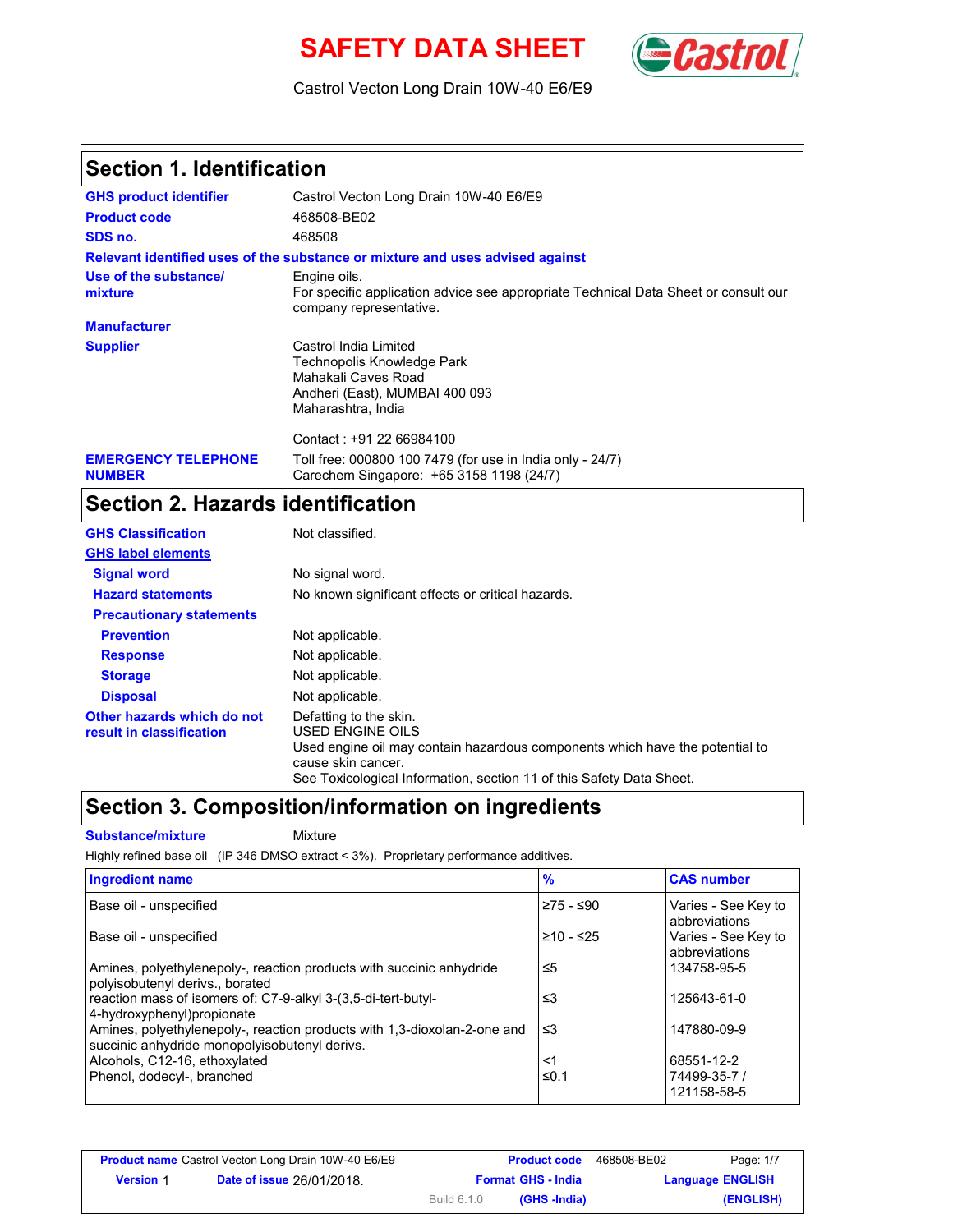### **Section 3. Composition/information on ingredients**

**There are no additional ingredients present which, within the current knowledge of the supplier and in the concentrations applicable, are classified as hazardous to health or the environment and hence require reporting in this section.**

**Occupational exposure limits, if available, are listed in Section 8.**

### **Section 4. First aid measures**

| <b>Description of necessary first aid measures</b> |                                                                                                                                                                                                                                         |
|----------------------------------------------------|-----------------------------------------------------------------------------------------------------------------------------------------------------------------------------------------------------------------------------------------|
| Eye contact                                        | In case of contact, immediately flush eyes with plenty of water for at least 15 minutes.<br>Eyelids should be held away from the eyeball to ensure thorough rinsing. Check for<br>and remove any contact lenses. Get medical attention. |
| <b>Inhalation</b>                                  | If inhaled, remove to fresh air. Get medical attention if symptoms occur.                                                                                                                                                               |
| <b>Skin contact</b>                                | Wash skin thoroughly with soap and water or use recognised skin cleanser.<br>Remove contaminated clothing and shoes. Wash clothing before reuse. Get<br>medical attention if symptoms occur. Clean shoes thoroughly before reuse.       |
| <b>Ingestion</b>                                   | Do not induce vomiting unless directed to do so by medical personnel. Get medical<br>attention if symptoms occur.                                                                                                                       |
| <b>Protection of first-aiders</b>                  | No action shall be taken involving any personal risk or without suitable training.                                                                                                                                                      |
| Most important symptoms/effects, acute and delayed |                                                                                                                                                                                                                                         |
|                                                    | See Section 11 for more detailed information on health effects and symptoms.                                                                                                                                                            |
|                                                    | Indication of immediate medical attention and special treatment needed, if necessary                                                                                                                                                    |
| <b>Specific treatments</b>                         | No specific treatment.                                                                                                                                                                                                                  |

**Notes to physician** Treatment should in general be symptomatic and directed to relieving any effects.

### **Section 5. Firefighting measures**

| <b>Extinguishing media</b>                               |                                                                                                                                                                                                   |
|----------------------------------------------------------|---------------------------------------------------------------------------------------------------------------------------------------------------------------------------------------------------|
| <b>Suitable</b>                                          | In case of fire, use foam, dry chemical or carbon dioxide extinguisher or spray.                                                                                                                  |
| <b>Not suitable</b>                                      | Do not use water jet.                                                                                                                                                                             |
| <b>Specific hazards arising</b><br>from the chemical     | In a fire or if heated, a pressure increase will occur and the container may burst.                                                                                                               |
| <b>Hazardous thermal</b><br>decomposition products       | Combustion products may include the following:<br>carbon oxides (CO, CO <sub>2</sub> ) (carbon monoxide, carbon dioxide)                                                                          |
| <b>Special precautions for fire-</b><br>fighters         | No action shall be taken involving any personal risk or without suitable training.<br>Promptly isolate the scene by removing all persons from the vicinity of the incident if<br>there is a fire. |
| <b>Special protective</b><br>equipment for fire-fighters | Fire-fighters should wear positive pressure self-contained breathing apparatus<br>(SCBA) and full turnout gear.                                                                                   |

### **Section 6. Accidental release measures**

**Personal precautions, protective equipment and emergency procedures**

| For non-emergency<br>personnel                       | No action shall be taken involving any personal risk or without suitable training.<br>Evacuate surrounding areas. Keep unnecessary and unprotected personnel from<br>entering. Do not touch or walk through spilt material. Put on appropriate personal<br>protective equipment. Floors may be slippery; use care to avoid falling.                                                                |
|------------------------------------------------------|----------------------------------------------------------------------------------------------------------------------------------------------------------------------------------------------------------------------------------------------------------------------------------------------------------------------------------------------------------------------------------------------------|
| For emergency responders                             | If specialised clothing is required to deal with the spillage, take note of any<br>information in Section 8 on suitable and unsuitable materials. See also the<br>information in "For non-emergency personnel".                                                                                                                                                                                    |
| <b>Environmental precautions</b>                     | Avoid dispersal of spilt material and runoff and contact with soil, waterways, drains<br>and sewers. Inform the relevant authorities if the product has caused environmental<br>pollution (sewers, waterways, soil or air).                                                                                                                                                                        |
| Methods and material for containment and cleaning up |                                                                                                                                                                                                                                                                                                                                                                                                    |
| <b>Small spill</b>                                   | Stop leak if without risk. Move containers from spill area. Absorb with an inert<br>material and place in an appropriate waste disposal container. Dispose of via a<br>licensed waste disposal contractor.                                                                                                                                                                                         |
| Large spill                                          | Stop leak if without risk. Move containers from spill area. Prevent entry into sewers,<br>water courses, basements or confined areas. Contain and collect spillage with non-<br>combustible, absorbent material e.g. sand, earth, vermiculite or diatomaceous earth<br>and place in container for disposal according to local regulations. Dispose of via a<br>licensed waste disposal contractor. |

| <b>Product name</b> Castrol Vecton Long Drain 10W-40 E6/E9 |                                  |             | <b>Product code</b>       | 468508-BE02 | Page: 2/7               |
|------------------------------------------------------------|----------------------------------|-------------|---------------------------|-------------|-------------------------|
| <b>Version 1</b>                                           | <b>Date of issue 26/01/2018.</b> |             | <b>Format GHS - India</b> |             | <b>Language ENGLISH</b> |
|                                                            |                                  | Build 6.1.0 | (GHS -India)              |             | (ENGLISH)               |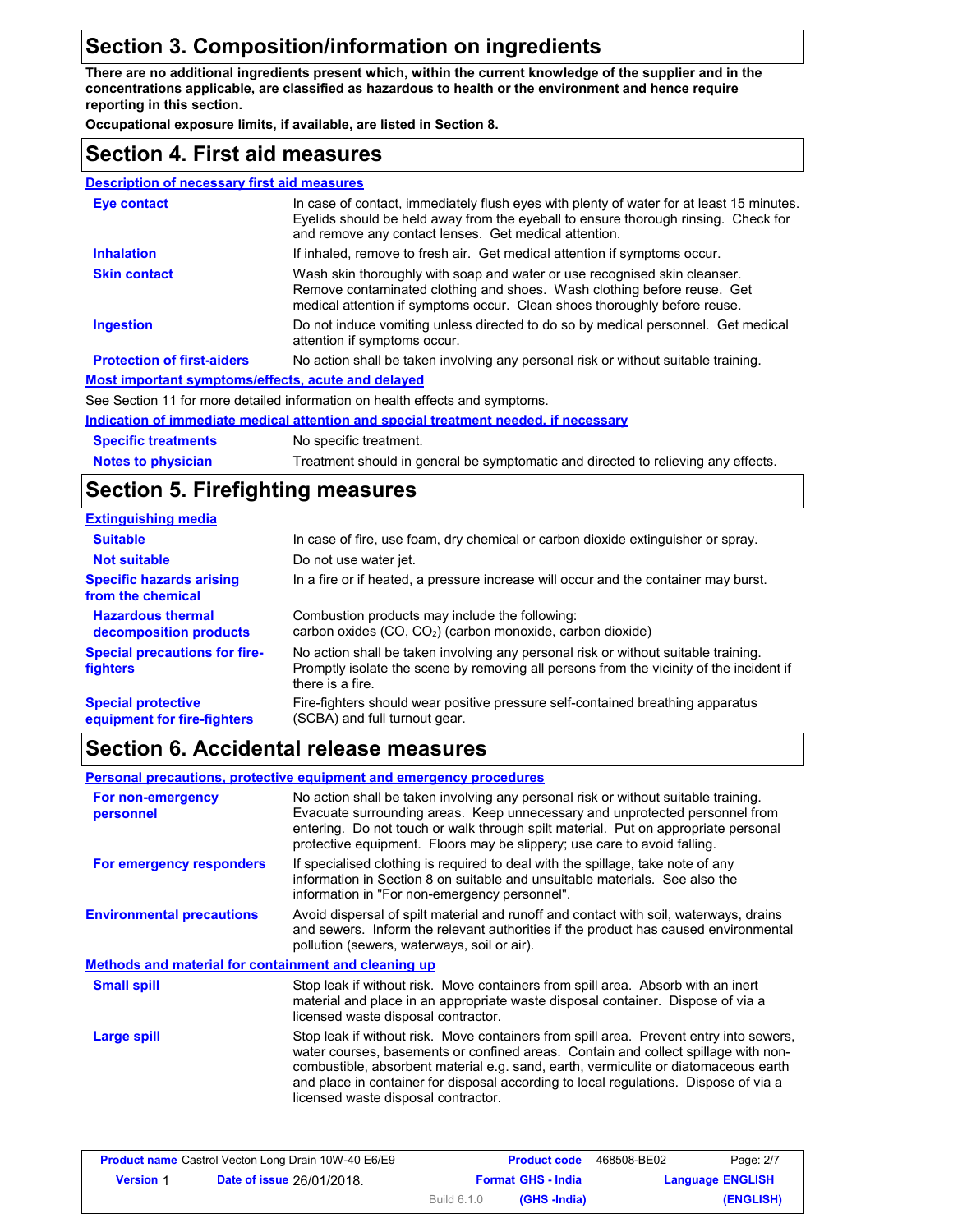### **Section 7. Handling and storage**

| <b>Precautions for safe handling</b>             |                                                                                                                                                                                                                                                                                                                                                                                                                                                                                                                                                                                                |
|--------------------------------------------------|------------------------------------------------------------------------------------------------------------------------------------------------------------------------------------------------------------------------------------------------------------------------------------------------------------------------------------------------------------------------------------------------------------------------------------------------------------------------------------------------------------------------------------------------------------------------------------------------|
| <b>Protective measures</b>                       | Put on appropriate personal protective equipment (see Section 8).                                                                                                                                                                                                                                                                                                                                                                                                                                                                                                                              |
| <b>Advice on general</b><br>occupational hygiene | Eating, drinking and smoking should be prohibited in areas where this material is<br>handled, stored and processed. Wash thoroughly after handling. Remove<br>contaminated clothing and protective equipment before entering eating areas. See<br>also Section 8 for additional information on hygiene measures.                                                                                                                                                                                                                                                                               |
| <b>Conditions for safe storage</b>               | Store in accordance with local regulations. Store in original container protected from<br>direct sunlight in a dry, cool and well-ventilated area, away from incompatible<br>materials (see Section 10) and food and drink. Keep container tightly closed and<br>sealed until ready for use. Store and use only in equipment/containers designed for<br>use with this product. Containers that have been opened must be carefully resealed<br>and kept upright to prevent leakage. Do not store in unlabelled containers. Use<br>appropriate containment to avoid environmental contamination. |
| <b>Not suitable</b>                              | Prolonged exposure to elevated temperature                                                                                                                                                                                                                                                                                                                                                                                                                                                                                                                                                     |

### **Section 8. Exposure controls/personal protection**

#### **Control parameters**

**Occupational exposure limits**

| <b>Ingredient name</b> | <b>Exposure limits</b>                                                                                     |
|------------------------|------------------------------------------------------------------------------------------------------------|
| Base oil - unspecified | <b>ACGIH TLV (United States, 3/2017).</b><br>TWA: 5 mg/m <sup>3</sup> 8 hours. Form: Inhalable<br>fraction |
| Base oil - unspecified | ACGIH TLV (United States, 3/2017).<br>TWA: 5 mg/m <sup>3</sup> 8 hours. Form: Inhalable<br>fraction        |

Whilst specific OELs for certain components may be shown in this section, other components may be present in any mist, vapour or dust produced. Therefore, the specific OELs may not be applicable to the product as a whole and are provided for guidance only.

| <b>Recommended monitoring</b><br>procedures       | If this product contains ingredients with exposure limits, personal, workplace<br>atmosphere or biological monitoring may be required to determine the effectiveness<br>of the ventilation or other control measures and/or the necessity to use respiratory<br>protective equipment. Reference should be made to appropriate monitoring<br>standards. Reference to national guidance documents for methods for the<br>determination of hazardous substances will also be required.                                                                                                                                                                                                                                                                                                                                                                                                                                                                                                                           |
|---------------------------------------------------|---------------------------------------------------------------------------------------------------------------------------------------------------------------------------------------------------------------------------------------------------------------------------------------------------------------------------------------------------------------------------------------------------------------------------------------------------------------------------------------------------------------------------------------------------------------------------------------------------------------------------------------------------------------------------------------------------------------------------------------------------------------------------------------------------------------------------------------------------------------------------------------------------------------------------------------------------------------------------------------------------------------|
| <b>Appropriate engineering</b><br><b>controls</b> | Provide exhaust ventilation or other engineering controls to keep the relevant<br>airborne concentrations below their respective occupational exposure limits.<br>All activities involving chemicals should be assessed for their risks to health, to<br>ensure exposures are adequately controlled. Personal protective equipment should<br>only be considered after other forms of control measures (e.g. engineering controls)<br>have been suitably evaluated. Personal protective equipment should conform to<br>appropriate standards, be suitable for use, be kept in good condition and properly<br>maintained.<br>Your supplier of personal protective equipment should be consulted for advice on<br>selection and appropriate standards. For further information contact your national<br>organisation for standards.<br>The final choice of protective equipment will depend upon a risk assessment. It is<br>important to ensure that all items of personal protective equipment are compatible. |
| <b>Environmental exposure</b><br><b>controls</b>  | Emissions from ventilation or work process equipment should be checked to ensure<br>they comply with the requirements of environmental protection legislation. In some<br>cases, fume scrubbers, filters or engineering modifications to the process equipment<br>will be necessary to reduce emissions to acceptable levels.                                                                                                                                                                                                                                                                                                                                                                                                                                                                                                                                                                                                                                                                                 |
| <b>Individual protection measures</b>             |                                                                                                                                                                                                                                                                                                                                                                                                                                                                                                                                                                                                                                                                                                                                                                                                                                                                                                                                                                                                               |
| <b>Hygiene measures</b>                           | Wash hands, forearms and face thoroughly after handling chemical products, before<br>eating, smoking and using the lavatory and at the end of the working period.<br>Appropriate techniques should be used to remove potentially contaminated clothing.<br>Wash contaminated clothing before reusing. Ensure that eyewash stations and<br>safety showers are close to the workstation location.                                                                                                                                                                                                                                                                                                                                                                                                                                                                                                                                                                                                               |
| <b>Eye protection</b>                             | Safety glasses with side shields.                                                                                                                                                                                                                                                                                                                                                                                                                                                                                                                                                                                                                                                                                                                                                                                                                                                                                                                                                                             |
| <b>Skin protection</b>                            |                                                                                                                                                                                                                                                                                                                                                                                                                                                                                                                                                                                                                                                                                                                                                                                                                                                                                                                                                                                                               |

| <b>Product name</b> Castrol Vecton Long Drain 10W-40 E6/E9 |                                  |                           | <b>Product code</b> | 468508-BE02 | Page: 3/7               |
|------------------------------------------------------------|----------------------------------|---------------------------|---------------------|-------------|-------------------------|
| <b>Version 1</b>                                           | <b>Date of issue 26/01/2018.</b> | <b>Format GHS - India</b> |                     |             | <b>Language ENGLISH</b> |
|                                                            |                                  | Build 6.1.0               | (GHS -India)        |             | (ENGLISH)               |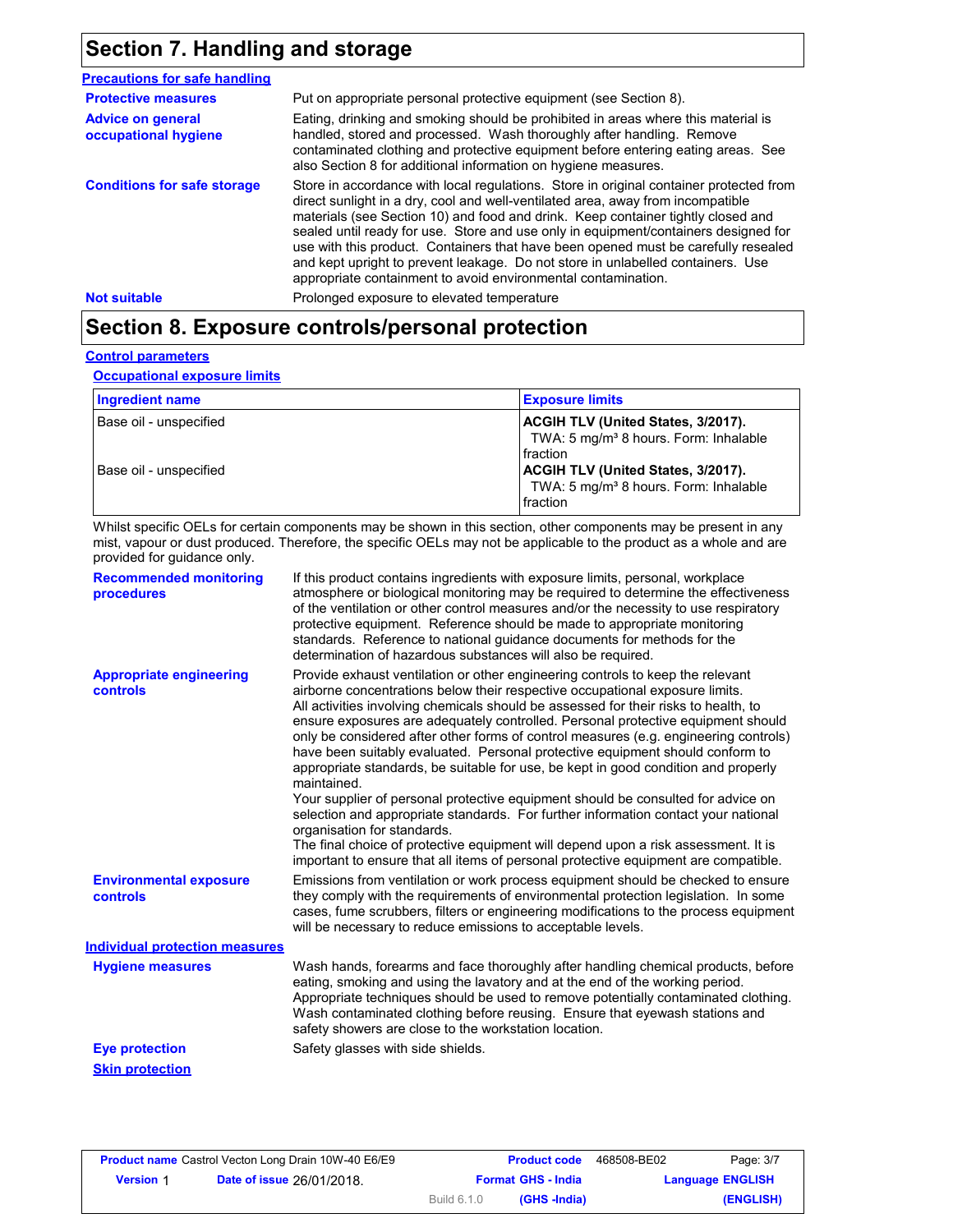# **Section 8. Exposure controls/personal protection**

| <b>Hand protection</b>        | Wear protective gloves if prolonged or repeated contact is likely. Wear chemical<br>resistant gloves. Recommended: Nitrile gloves. The correct choice of protective<br>gloves depends upon the chemicals being handled, the conditions of work and use,<br>and the condition of the gloves (even the best chemically resistant glove will break<br>down after repeated chemical exposures). Most gloves provide only a short time of<br>protection before they must be discarded and replaced. Because specific work<br>environments and material handling practices vary, safety procedures should be<br>developed for each intended application. Gloves should therefore be chosen in<br>consultation with the supplier/manufacturer and with a full assessment of the<br>working conditions. |
|-------------------------------|-------------------------------------------------------------------------------------------------------------------------------------------------------------------------------------------------------------------------------------------------------------------------------------------------------------------------------------------------------------------------------------------------------------------------------------------------------------------------------------------------------------------------------------------------------------------------------------------------------------------------------------------------------------------------------------------------------------------------------------------------------------------------------------------------|
| <b>Skin protection</b>        | Use of protective clothing is good industrial practice.<br>Personal protective equipment for the body should be selected based on the task<br>being performed and the risks involved and should be approved by a specialist<br>before handling this product.<br>Cotton or polyester/cotton overalls will only provide protection against light<br>superficial contamination that will not soak through to the skin. Overalls should be<br>laundered on a regular basis. When the risk of skin exposure is high (e.g. when<br>cleaning up spillages or if there is a risk of splashing) then chemical resistant aprons<br>and/or impervious chemical suits and boots will be required.                                                                                                           |
| <b>Other skin protection</b>  | Appropriate footwear and any additional skin protection measures should be<br>selected based on the task being performed and the risks involved and should be<br>approved by a specialist before handling this product.                                                                                                                                                                                                                                                                                                                                                                                                                                                                                                                                                                         |
| <b>Respiratory protection</b> | In case of insufficient ventilation, wear suitable respiratory equipment.<br>The correct choice of respiratory protection depends upon the chemicals being<br>handled, the conditions of work and use, and the condition of the respiratory<br>equipment. Safety procedures should be developed for each intended application.<br>Respiratory protection equipment should therefore be chosen in consultation with<br>the supplier/manufacturer and with a full assessment of the working conditions.                                                                                                                                                                                                                                                                                           |

## **Section 9. Physical and chemical properties**

| <b>Appearance</b>                                 |                                                                                                                                                  |
|---------------------------------------------------|--------------------------------------------------------------------------------------------------------------------------------------------------|
| <b>Physical state</b>                             | Liguid.                                                                                                                                          |
| <b>Colour</b>                                     | Amber. [Light]                                                                                                                                   |
| <b>Odour</b>                                      | Not available.                                                                                                                                   |
| <b>Odour threshold</b>                            | Not available.                                                                                                                                   |
| pH                                                | Not available.                                                                                                                                   |
| <b>Melting point</b>                              | Not available.                                                                                                                                   |
| <b>Boiling point</b>                              | Not available.                                                                                                                                   |
| <b>Drop Point</b>                                 | Not available.                                                                                                                                   |
| <b>Pour point</b>                                 | -42 $\degree$ C                                                                                                                                  |
| <b>Flash point</b>                                | Closed cup: 204°C (399.2°F)                                                                                                                      |
| <b>Evaporation rate</b>                           | Not available.                                                                                                                                   |
| <b>Flammability (solid, gas)</b>                  | Not applicable. Based on - Physical state                                                                                                        |
| Lower and upper explosive<br>(flammable) limits   | Not available.                                                                                                                                   |
| <b>Vapour pressure</b>                            | Not available.                                                                                                                                   |
| <b>Vapour density</b>                             | Not available.                                                                                                                                   |
| <b>Relative density</b>                           | Not available.                                                                                                                                   |
| <b>Density</b>                                    | <1000 kg/m <sup>3</sup> (<1 g/cm <sup>3</sup> ) at 15 <sup>°</sup> C                                                                             |
| <b>Solubility</b>                                 | insoluble in water.                                                                                                                              |
| <b>Partition coefficient: n-</b><br>octanol/water | Not available.                                                                                                                                   |
| <b>Auto-ignition temperature</b>                  | Not available.                                                                                                                                   |
| <b>Decomposition temperature</b>                  | Not available.                                                                                                                                   |
| <b>Viscosity</b>                                  | Kinematic: $99.3$ mm <sup>2</sup> /s ( $99.3$ cSt) at $40^{\circ}$ C<br>Kinematic: 13.65 to 14.7 mm <sup>2</sup> /s (13.65 to 14.7 cSt) at 100°C |

| Page: 4/7               | 468508-BE02 | <b>Product code</b>       |             | <b>Product name</b> Castrol Vecton Long Drain 10W-40 E6/E9 |                  |
|-------------------------|-------------|---------------------------|-------------|------------------------------------------------------------|------------------|
| <b>Language ENGLISH</b> |             | <b>Format GHS - India</b> |             | <b>Date of issue 26/01/2018.</b>                           | <b>Version 1</b> |
| (ENGLISH)               |             | (GHS -India)              | Build 6.1.0 |                                                            |                  |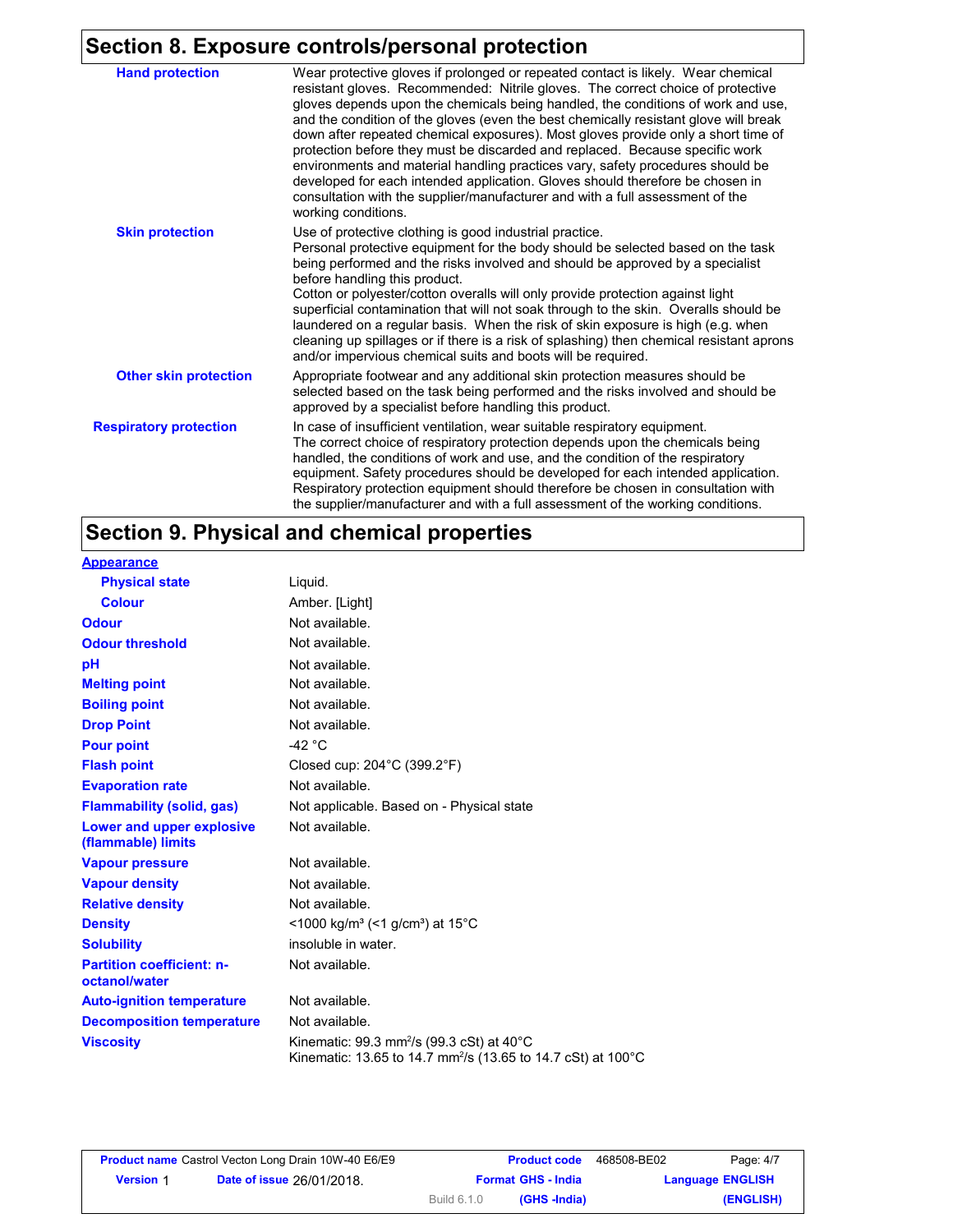# **Section 10. Stability and reactivity**

| No specific test data available for this product. Refer to Conditions to avoid and<br>Incompatible materials for additional information.                                |
|-------------------------------------------------------------------------------------------------------------------------------------------------------------------------|
| The product is stable.                                                                                                                                                  |
| Under normal conditions of storage and use, hazardous reactions will not occur.<br>Under normal conditions of storage and use, hazardous polymerisation will not occur. |
| Avoid all possible sources of ignition (spark or flame).                                                                                                                |
| Reactive or incompatible with the following materials: oxidising materials.                                                                                             |
| Under normal conditions of storage and use, hazardous decomposition products<br>should not be produced.                                                                 |
|                                                                                                                                                                         |

### **Section 11. Toxicological information**

| Information on toxicological effects               |                                                                                                                                                                                                                                                                                                                                                                                                                    |
|----------------------------------------------------|--------------------------------------------------------------------------------------------------------------------------------------------------------------------------------------------------------------------------------------------------------------------------------------------------------------------------------------------------------------------------------------------------------------------|
| <b>Aspiration hazard</b>                           |                                                                                                                                                                                                                                                                                                                                                                                                                    |
| <b>Name</b>                                        | <b>Result</b>                                                                                                                                                                                                                                                                                                                                                                                                      |
| Base oil - unspecified                             | <b>ASPIRATION HAZARD - Category 1</b>                                                                                                                                                                                                                                                                                                                                                                              |
| <b>Information on likely routes</b><br>of exposure | Routes of entry anticipated: Dermal, Inhalation.                                                                                                                                                                                                                                                                                                                                                                   |
| <b>Potential acute health effects</b>              |                                                                                                                                                                                                                                                                                                                                                                                                                    |
| Eye contact                                        | No known significant effects or critical hazards.                                                                                                                                                                                                                                                                                                                                                                  |
| <b>Inhalation</b>                                  | Vapour inhalation under ambient conditions is not normally a problem due to low<br>vapour pressure.                                                                                                                                                                                                                                                                                                                |
| <b>Skin contact</b>                                | Defatting to the skin. May cause skin dryness and irritation.                                                                                                                                                                                                                                                                                                                                                      |
| <b>Ingestion</b>                                   | No known significant effects or critical hazards.                                                                                                                                                                                                                                                                                                                                                                  |
|                                                    | Symptoms related to the physical, chemical and toxicological characteristics                                                                                                                                                                                                                                                                                                                                       |
| Eye contact                                        | No specific data.                                                                                                                                                                                                                                                                                                                                                                                                  |
| <b>Inhalation</b>                                  | No specific data.                                                                                                                                                                                                                                                                                                                                                                                                  |
| <b>Skin contact</b>                                | Adverse symptoms may include the following:<br>irritation<br>dryness<br>cracking                                                                                                                                                                                                                                                                                                                                   |
| <b>Ingestion</b>                                   | No specific data.                                                                                                                                                                                                                                                                                                                                                                                                  |
|                                                    | Delayed and immediate effects as well as chronic effects from short and long-term exposure                                                                                                                                                                                                                                                                                                                         |
| <b>Eye contact</b>                                 | Potential risk of transient stinging or redness if accidental eye contact occurs.                                                                                                                                                                                                                                                                                                                                  |
| <b>Inhalation</b>                                  | Overexposure to the inhalation of airborne droplets or aerosols may cause irritation<br>of the respiratory tract.                                                                                                                                                                                                                                                                                                  |
| <b>Skin contact</b>                                | Prolonged or repeated contact can defat the skin and lead to irritation, cracking and/<br>or dermatitis.                                                                                                                                                                                                                                                                                                           |
| <b>Ingestion</b>                                   | Ingestion of large quantities may cause nausea and diarrhoea.                                                                                                                                                                                                                                                                                                                                                      |
| <b>Potential chronic health effects</b>            |                                                                                                                                                                                                                                                                                                                                                                                                                    |
| General                                            | <b>USED ENGINE OILS</b><br>Combustion products resulting from the operation of internal combustion engines<br>contaminate engine oils during use. Used engine oil may contain hazardous<br>components which have the potential to cause skin cancer. Frequent or prolonged<br>contact with all types and makes of used engine oil must therefore be avoided and a<br>high standard of personal hygiene maintained. |
| <b>Carcinogenicity</b>                             | No known significant effects or critical hazards.                                                                                                                                                                                                                                                                                                                                                                  |
| <b>Mutagenicity</b>                                | No known significant effects or critical hazards.                                                                                                                                                                                                                                                                                                                                                                  |
| <b>Teratogenicity</b>                              | No known significant effects or critical hazards.                                                                                                                                                                                                                                                                                                                                                                  |
| <b>Developmental effects</b>                       | No known significant effects or critical hazards.                                                                                                                                                                                                                                                                                                                                                                  |
| <b>Fertility effects</b>                           | No known significant effects or critical hazards.                                                                                                                                                                                                                                                                                                                                                                  |

| <b>Product name</b> Castrol Vecton Long Drain 10W-40 E6/E9 |                                  |                           | <b>Product code</b> | 468508-BE02 | Page: 5/7               |
|------------------------------------------------------------|----------------------------------|---------------------------|---------------------|-------------|-------------------------|
| <b>Version 1</b>                                           | <b>Date of issue 26/01/2018.</b> | <b>Format GHS - India</b> |                     |             | <b>Language ENGLISH</b> |
|                                                            |                                  | <b>Build 6.1.0</b>        | (GHS -India)        |             | (ENGLISH)               |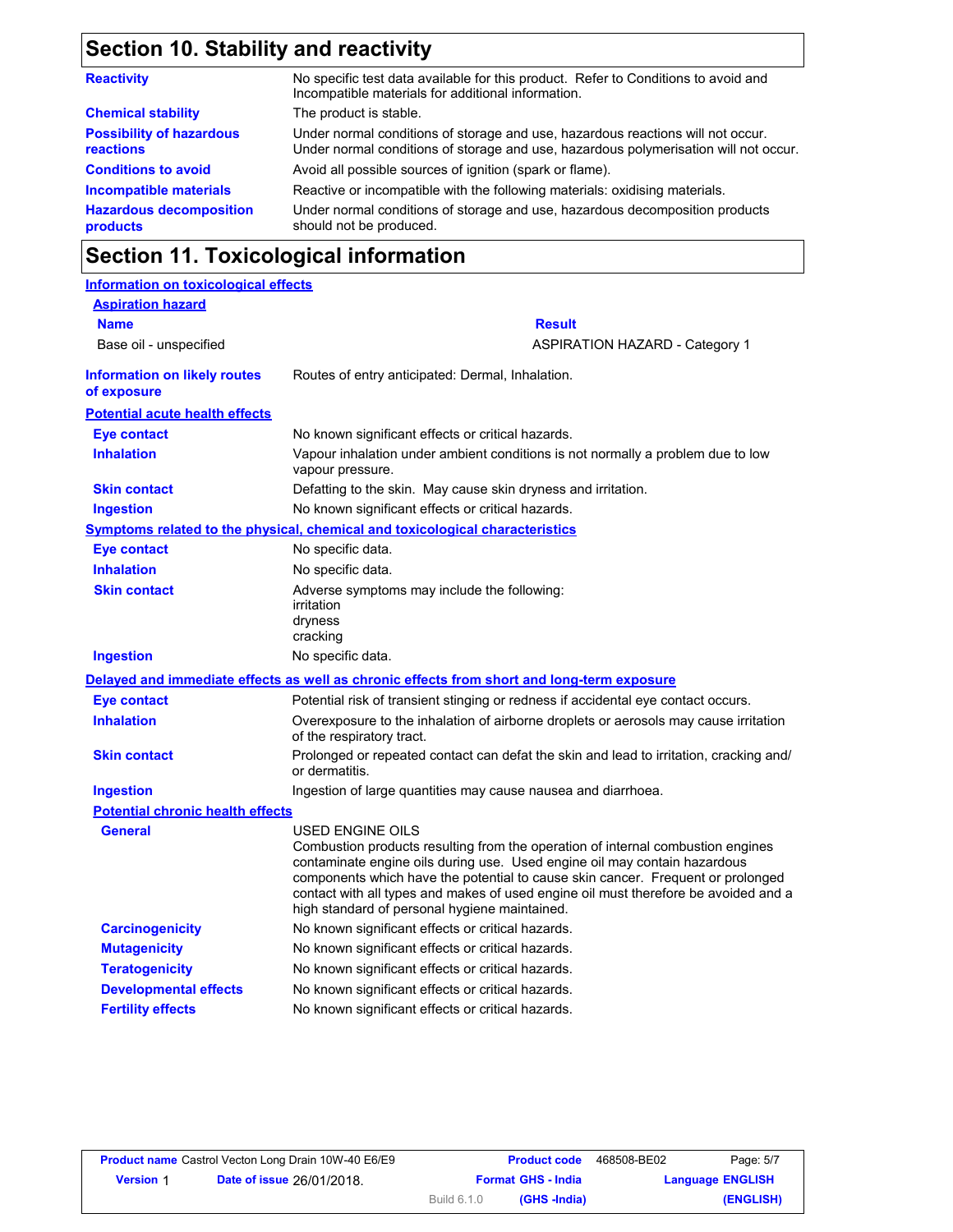### **Section 12. Ecological information**

| <b>Environmental effects</b>        | No known significant effects or critical hazards.                                                                         |
|-------------------------------------|---------------------------------------------------------------------------------------------------------------------------|
| <b>Persistence and</b>              |                                                                                                                           |
| degradability                       |                                                                                                                           |
| Expected to be biodegradable.       |                                                                                                                           |
| <b>Bioaccumulative potential</b>    |                                                                                                                           |
|                                     | This product is not expected to bioaccumulate through food chains in the environment.                                     |
| <b>Mobility</b>                     | Spillages may penetrate the soil causing ground water contamination.                                                      |
| <b>Other adverse effects</b>        | No known significant effects or critical hazards.                                                                         |
| <b>Other ecological information</b> | Spills may form a film on water surfaces causing physical damage to organisms.<br>Oxygen transfer could also be impaired. |

### **Section 13. Disposal considerations**

| <b>Disposal methods</b> | The generation of waste should be avoided or minimised wherever possible.<br>Significant quantities of waste product residues should not be disposed of via the<br>foul sewer but processed in a suitable effluent treatment plant. Dispose of surplus<br>and non-recyclable products via a licensed waste disposal contractor. Disposal of<br>this product, solutions and any by-products should at all times comply with the<br>requirements of environmental protection and waste disposal legislation and any<br>regional local authority requirements. Waste packaging should be recycled.<br>Incineration or landfill should only be considered when recycling is not feasible. This<br>material and its container must be disposed of in a safe way. Empty containers or |
|-------------------------|---------------------------------------------------------------------------------------------------------------------------------------------------------------------------------------------------------------------------------------------------------------------------------------------------------------------------------------------------------------------------------------------------------------------------------------------------------------------------------------------------------------------------------------------------------------------------------------------------------------------------------------------------------------------------------------------------------------------------------------------------------------------------------|
|                         | liners may retain some product residues. Avoid dispersal of spilt material and runoff<br>and contact with soil, waterways, drains and sewers.                                                                                                                                                                                                                                                                                                                                                                                                                                                                                                                                                                                                                                   |

### **Section 14. Transport information**

|                                      | <b>IMDG</b>              | <b>IATA</b>              |
|--------------------------------------|--------------------------|--------------------------|
| <b>UN number</b>                     | Not regulated.           | Not regulated.           |
| <b>UN proper</b><br>shipping name    | -                        | $\overline{\phantom{a}}$ |
| <b>Transport hazard</b><br>class(es) | $\blacksquare$           | $\overline{\phantom{a}}$ |
| <b>Packing group</b>                 | $\overline{\phantom{a}}$ | $\overline{\phantom{0}}$ |
| <b>Environmental</b><br>hazards      | No.                      | No.                      |
| <b>Additional</b><br>information     | ۰                        | $\overline{\phantom{a}}$ |

**Special precautions for user** Not available.

**Transport in bulk according to Annex II of Marpol and the IBC Code** Not available.

### **Section 15. Regulatory information**

#### **Regulation according to other foreign laws** All components are listed or exempted. All components are listed or exempted. At least one component is not listed. All components are listed or exempted. All components are listed or exempted. **Philippines inventory** All components are listed or exempted. **(PICCS) China inventory (IECSC) Canada inventory status Australia inventory (AICS) Korea inventory (KECI) Japan inventory (ENCS) REACH Status** The company, as identified in Section 1, sells this product in the EU in compliance with the current requirements of REACH.

| <b>Product name</b> Castrol Vecton Long Drain 10W-40 E6/E9 |                                  |                    | <b>Product code</b>       | 468508-BE02 | Page: 6/7               |
|------------------------------------------------------------|----------------------------------|--------------------|---------------------------|-------------|-------------------------|
| <b>Version 1</b>                                           | <b>Date of issue 26/01/2018.</b> |                    | <b>Format GHS - India</b> |             | <b>Language ENGLISH</b> |
|                                                            |                                  | <b>Build 6.1.0</b> | (GHS -India)              |             | (ENGLISH)               |